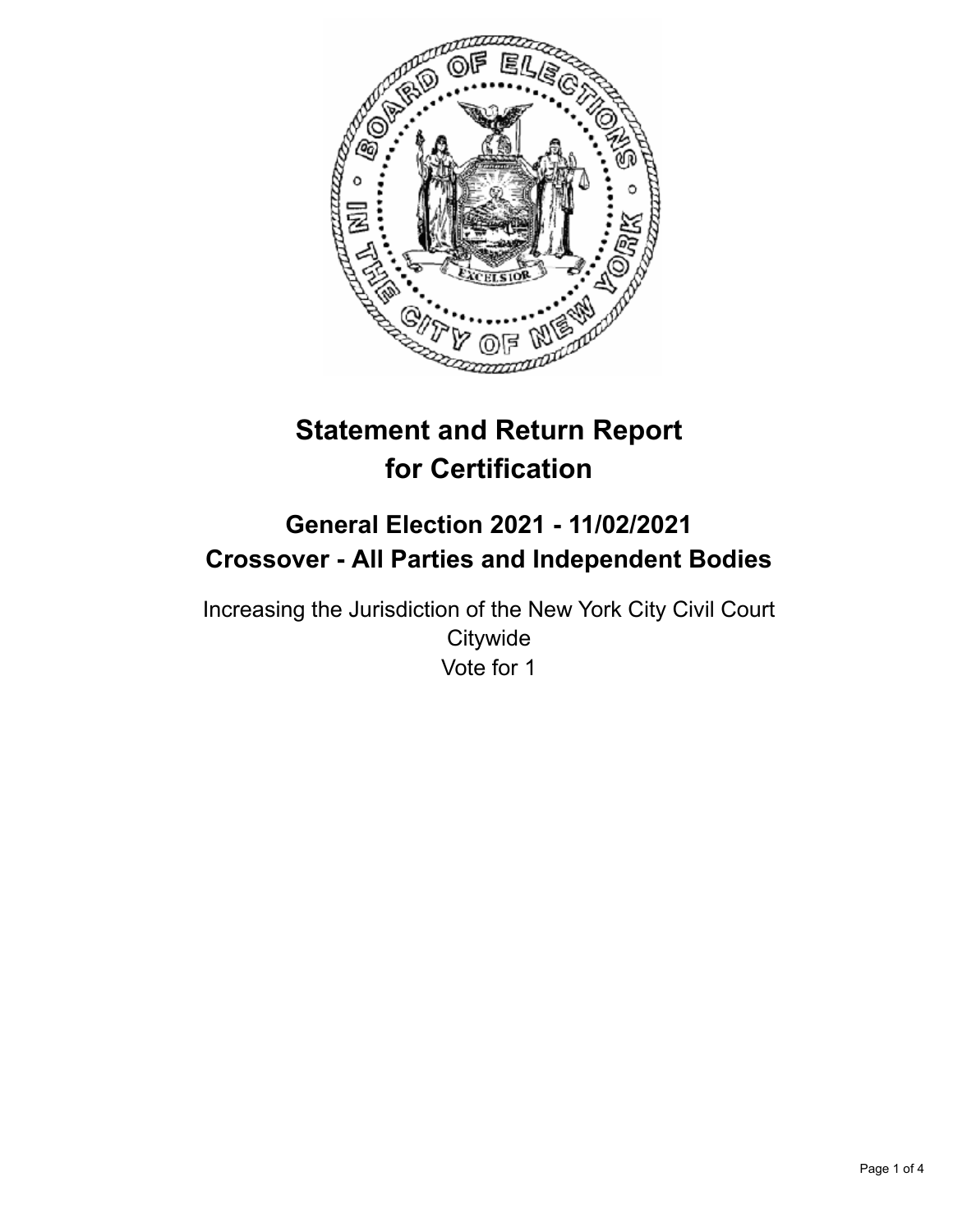

# **New York County**

| <b>PUBLIC COUNTER</b>                                    | 246,037 |
|----------------------------------------------------------|---------|
| MANUALLY COUNTED EMERGENCY                               | 12      |
| ABSENTEE / MILITARY                                      | 31,068  |
| AFFIDAVIT                                                | 2,100   |
| <b>Total Ballots</b>                                     | 279,217 |
| Less - Inapplicable Federal/Special Presidential Ballots | 0       |
| <b>Total Applicable Ballots</b>                          | 279,217 |
| <b>YES</b>                                               | 193,859 |
| <b>NO</b>                                                | 24,674  |
| <b>Total Votes</b>                                       | 218,533 |
| Unrecorded                                               | 60.684  |

### **Bronx County**

| <b>PUBLIC COUNTER</b>                                    | 119,351 |
|----------------------------------------------------------|---------|
| MANUALLY COUNTED EMERGENCY                               | 0       |
| ABSENTEE / MILITARY                                      | 8,993   |
| AFFIDAVIT                                                | 731     |
| <b>Total Ballots</b>                                     | 129,075 |
| Less - Inapplicable Federal/Special Presidential Ballots | 0       |
| <b>Total Applicable Ballots</b>                          | 129,075 |
| <b>YES</b>                                               | 76,785  |
| NO.                                                      | 17,926  |
| <b>Total Votes</b>                                       | 94,711  |
| Unrecorded                                               | 34.364  |

# **Kings County**

| <b>PUBLIC COUNTER</b>                                    | 326,241 |
|----------------------------------------------------------|---------|
| MANUALLY COUNTED EMERGENCY                               | 9       |
| ABSENTEE / MILITARY                                      | 17,570  |
| AFFIDAVIT                                                | 2,383   |
| <b>Total Ballots</b>                                     | 346,203 |
| Less - Inapplicable Federal/Special Presidential Ballots | 0       |
| <b>Total Applicable Ballots</b>                          | 346,203 |
| <b>YES</b>                                               | 193,147 |
| NO.                                                      | 52,407  |
| <b>Total Votes</b>                                       | 245,554 |
| Unrecorded                                               | 100.649 |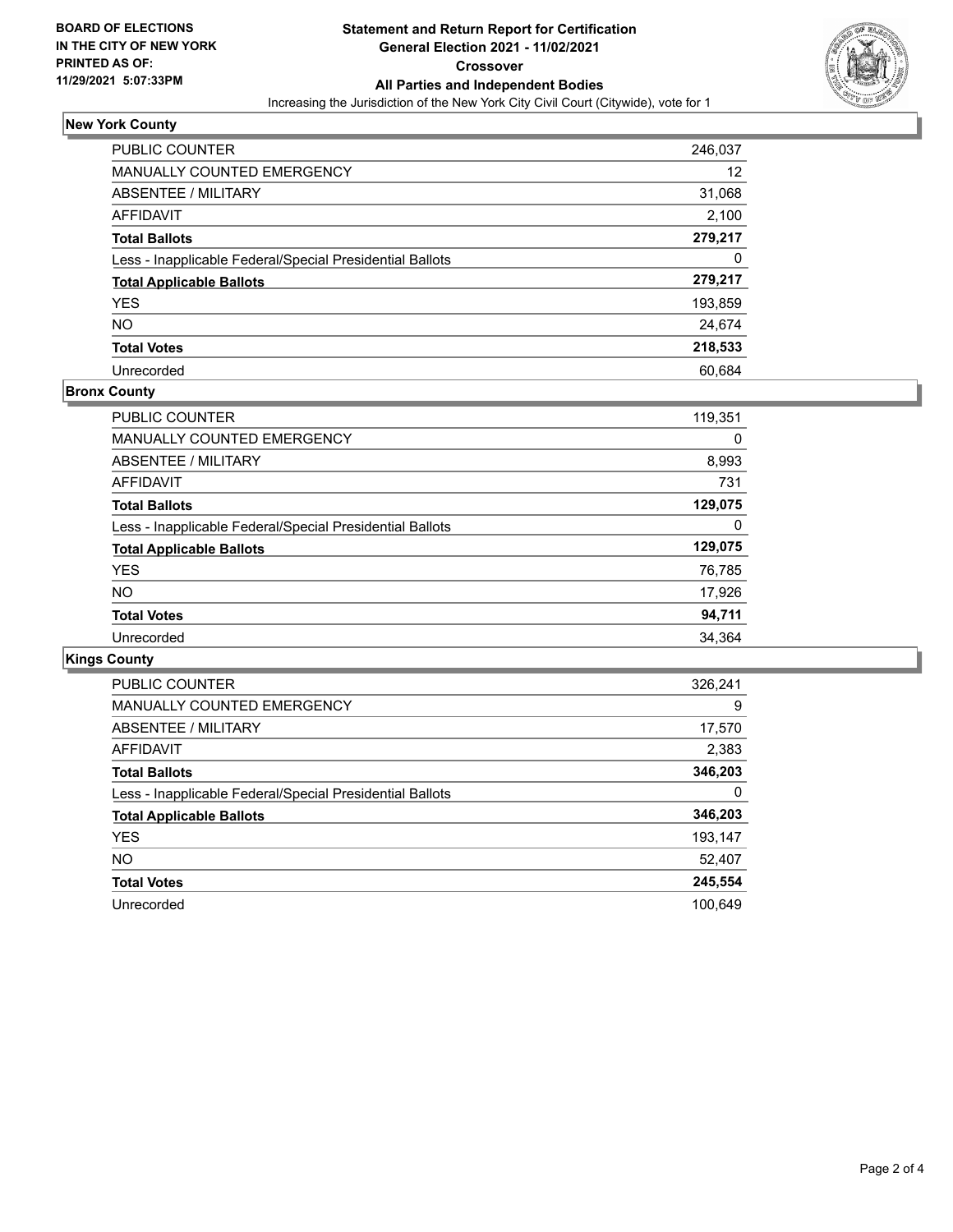

### **Queens County**

| PUBLIC COUNTER                                           | 263,688 |
|----------------------------------------------------------|---------|
| <b>MANUALLY COUNTED EMERGENCY</b>                        | 0       |
| ABSENTEE / MILITARY                                      | 22,294  |
| <b>AFFIDAVIT</b>                                         | 1,532   |
| <b>Total Ballots</b>                                     | 287,514 |
| Less - Inapplicable Federal/Special Presidential Ballots | 0       |
| <b>Total Applicable Ballots</b>                          | 287,514 |
| <b>YES</b>                                               | 173,444 |
| NO.                                                      | 58,720  |
| <b>Total Votes</b>                                       | 232,164 |
| Unrecorded                                               | 55.350  |

### **Richmond County**

| PUBLIC COUNTER                                           | 101,448 |
|----------------------------------------------------------|---------|
| <b>MANUALLY COUNTED EMERGENCY</b>                        | 2       |
| ABSENTEE / MILITARY                                      | 5,250   |
| AFFIDAVIT                                                | 463     |
| <b>Total Ballots</b>                                     | 107,163 |
| Less - Inapplicable Federal/Special Presidential Ballots | 0       |
| <b>Total Applicable Ballots</b>                          | 107,163 |
| <b>YES</b>                                               | 57,187  |
| NO.                                                      | 36,662  |
| <b>Total Votes</b>                                       | 93,849  |
| Unrecorded                                               | 13.314  |